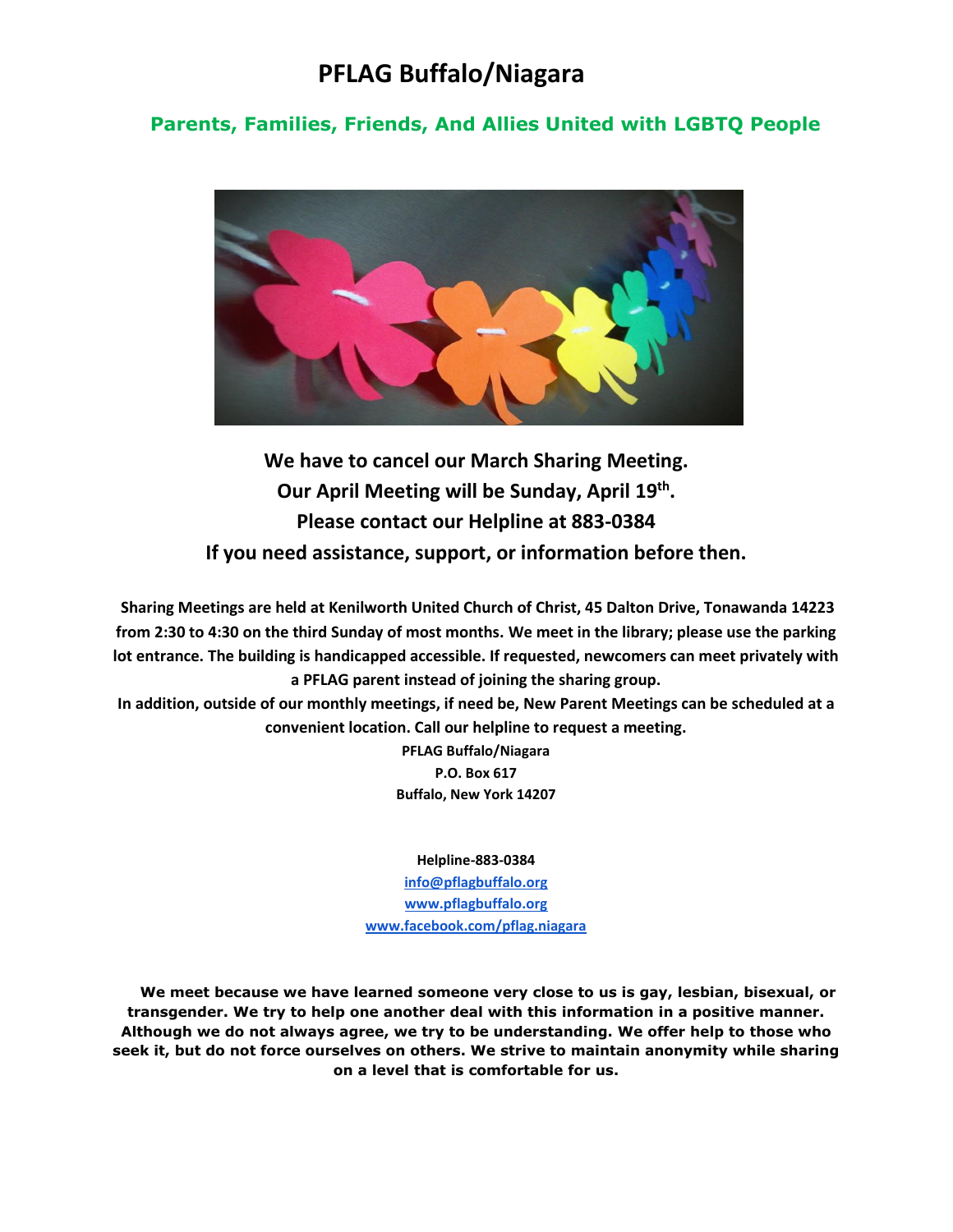#### *PFLAG BUFFALO/NIAGARA OFFERS GSA GRANTS TO LOCAL SCHOOLS*

 PFLAG recently received a generous donation from The Colligan Family Fund through The Community Foundation of Greater Buffalo.

 At a recent meeting, board members decided to use some of the funding to support Gay Straight Alliances (GSA's) in local schools. There are approximately 40 in the Western New York area, generally in high schools but also in some middle schools.

 These groups support LGBTQ teens and allies and promote positivity and awareness.

 PFLAG Buffalo/Niagara is now offering grants to these groups to help with supplies, activities, and experiences that support their mission and have a clear LGBTQ connection.

 We are proud to offer this new opportunity along with the 2 scholarships currently available each year. Applications are available at [www.pflagbuffalo.org.](http://www.pflagbuffalo.org/)

#### *MEET THE AUTHOR*



 Linda Drajem, longtime PFLAG Buffalo/Niagara parent, will be present at the our April meeting to speak, focusing on her recent book, *Wandering Close to Home: A Gay Son and His Feminist Mother's Journey to Transform Themselves and Their Family.* Linda and her son Christopher collaborated on this memoir.

 Linda and Christopher have had a blog for quite some time where their letters to each other on LGBTQ matters and current events are posted. At times, these *Our Family Matters* pieces have been shared within this newsletter and on our Facebook